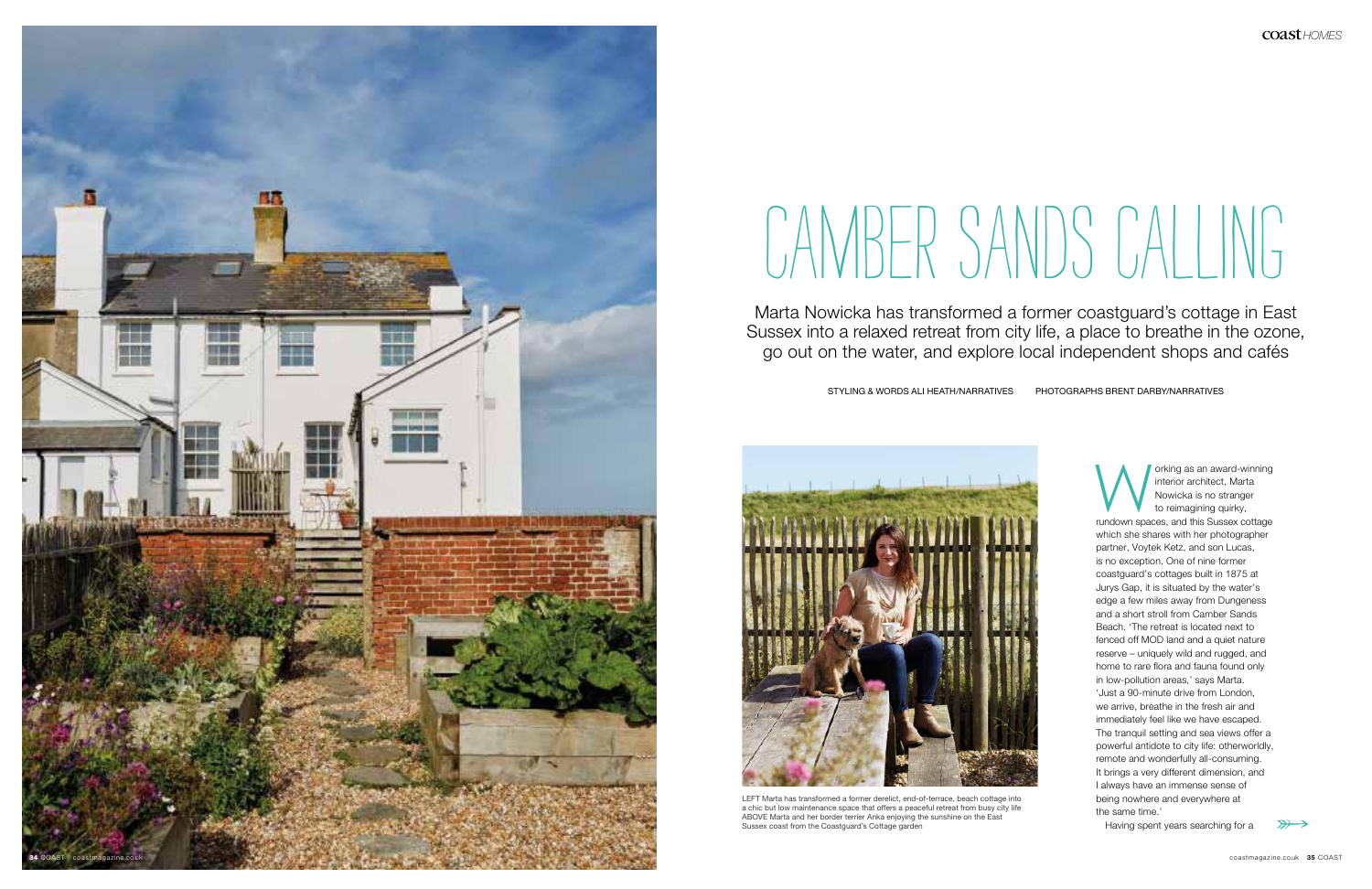



ABOVE & BELOW Transformed with old railway sleepers and rusty planters, Marta has created an enchanting deck and herb garden that is soon to be extended. Inclement weather has a rich rusty patina to the old zinc planters in the garden



Bespoke timber windows were added, the lower ground floor damp-proofed and new bathrooms installed. Some walls were clad with insulation and tongue-andgroove, while others have been stripped, and authentic raw plaster walls were left untouched. The renovation involved creating two new sleeping levels: a master bedroom in the former attic cavity, reached via a white-washed, ship-like staircase complete with rope handrail. A nautical nod, but in true Marta style, the lack of copious seaside clichés feels  $\gg\rightarrow$ 

derelict coastal property in East Sussex, Marta discovered the place by chance on Rightmove in 2011 and within three days had agreed to purchase. 'The house was in a terrible state of disrepair – stripped bare and graffitied throughout; while outside it resembled a metal scrapyard, full of old vandalised cars, buses and boats. Despite the chaos, it felt like an opportunity, with many original features and nooks,' explains Marta.

*'The house was in a terrible state of disrepair – but despite the chaos, it felt like an opportunity'*

Furnishings are kept to a minimum and windows are left undressed in order to draw in the surrounding seascapes. Sea holly collected from the beach is used decoratively throughout the house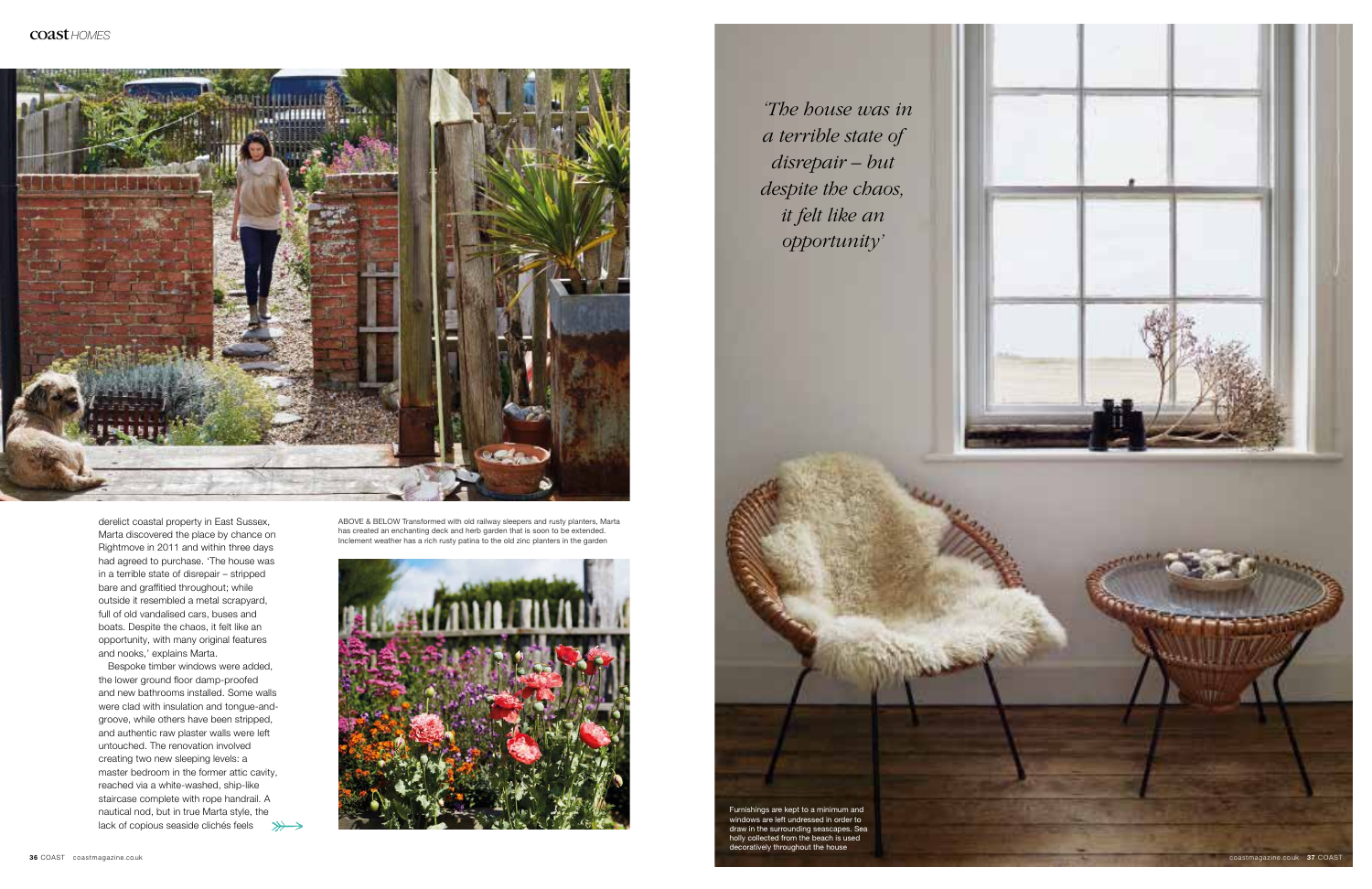

refreshingly pleasing. Two further bedrooms are accessed down time-worn, red and green painted treads to the lower ground floor – making five bedrooms in total.

## VINTAGE CHARACTER

Spaces are hard-wearing and have been thoughtfully designed to minimise upkeep. The industrial-style, stainless steel kitchen from Ikea is a nod to the cottage's utilitarian history. Completed on a tight budget, open kitchen shelves are full of inherited pieces and treasured gifts,  $\gg$ 



Throughout, the fireplace surrounds were removed and exposed original brickwork cavities now connect the interior to its more rugged surroundings. 'The cottage is set amongst a constantly changing landscape of extremes,' Marta says. 'We have a wonderful microclimate, but when the weather turns and the wind howls the whole house moves and creaks, as if in the eye of the storm. In the midst of winter, the sitting room comes into its own and we enjoy panoramic views out to sea, comforted by the warmth of an open fire.' The slightly battered aesthetic feels lived in and includes many favourite pieces: a leather chair from Alex MacArthur Interiors, an old salvaged clock, French antique shutters and a treasured 1950s wicker chair and table set – one of Marta's first ever antique finds.

ABOVE An old wooden bowl and worn tablet, reminiscent of driftwood, host a collection of shells and stones found on the beach. The wooden tablet was sourced by Marta from a souk in Marrakech BELOW The industrial-style stainless steel kitchen from Ikea is a nod to the utilitarian history of Coastguard's Cottage







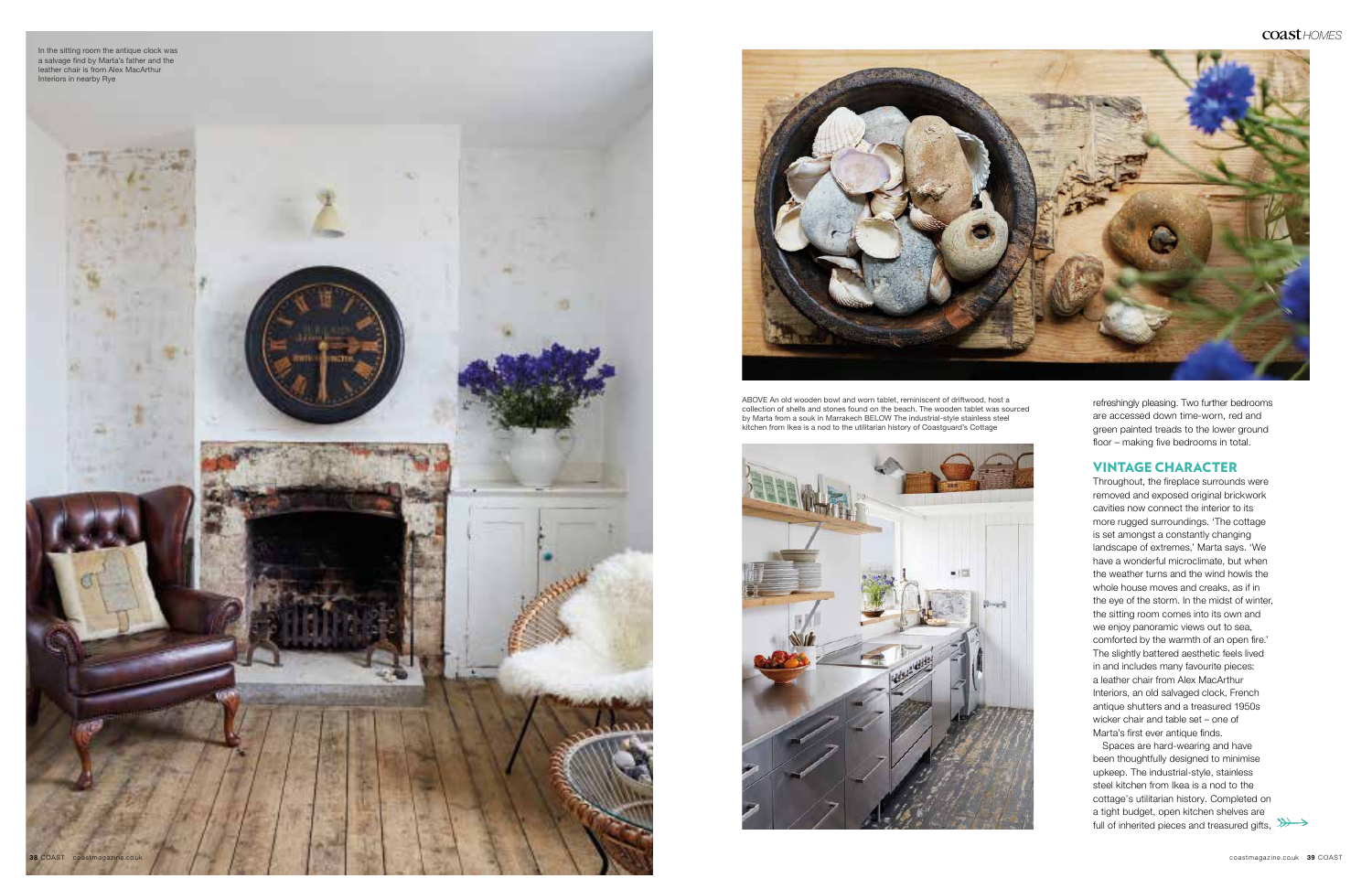

'When I am in London I am head down with work. When we arrive here, there are so many reasons to be out enjoying nature – it helps reset the balance,' says Marta, smiling. 'Voytek is a keen sailor and, for both of us, the draw of the ocean is strong. Last November I shared my daily sunset swim with a playful seal – she was  $\gg$ 



including a collection of Marta's father's fishing, hunting and mushroom-collecting baskets. 'My late father left me a small amount of money that I put towards purchasing the cottage – the design is a tribute to his eclectic style,' she says. Marta's father was Leszek Nowicki, one of the main architects on the design team at Ronald Ward who worked on London's iconic Millbank complex, and throughout the house are several key pieces of his that remind Marta of her childhood – the rustic, medieval dining table a particular favourite. Surrounded by pale pink plaster walls, the dining room is home to lively suppers, under the soft light of a striking chandelier, that previously graced the Bloomsbury offices of *The Spectator*. The limited-edition, Bridget Riley artwork, commissioned for the London 2012 Olympics, is reminiscent of nostalgic seaside deckchairs; while the Antelope chairs are Ernest Race originals, designed in 1951 for the Festival of Britain.

## GETTING AWAY FROM IT ALL

ABOVE LEFT & ABOVE Marta has scraped back layers of paint and wallpaper to reveal original, soft pink plaster walls. The time-worn medieval dining table was given to Marta's father by a client, and the glamorous chandelier once graced the Bloomsbury offices of *The Spectator* magazine OPPOSITE The Antelope chairs are originals from Ernest Race and were designed in 1951 for the Festival of Britain BELOW The original paint and weathered patina of the red and green basement staircase was left as it was by Marta to reflect the passing of time